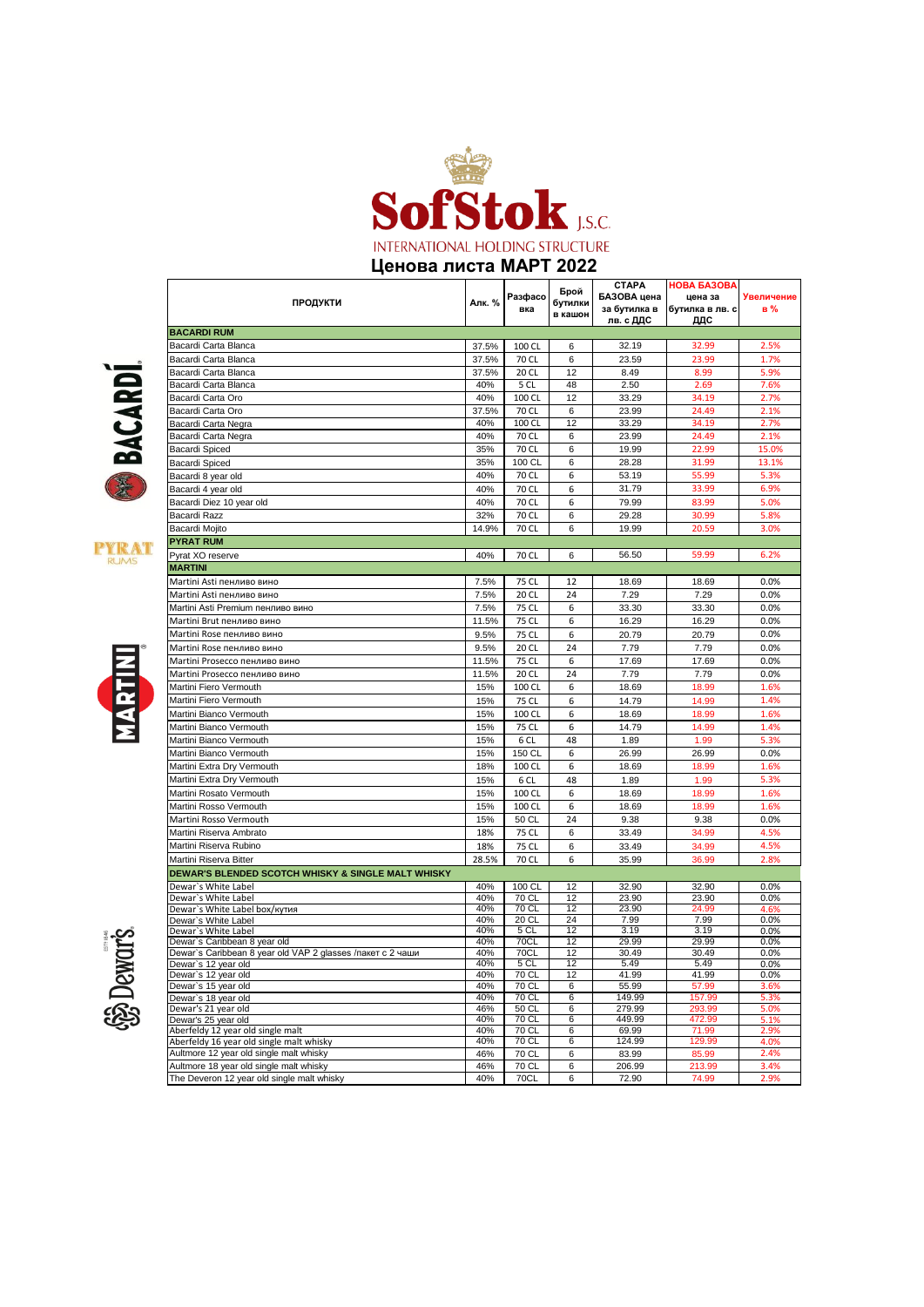|                                         | <b>ПРОДУКТИ</b>                                                                                   | Алк. %     | Разфасов<br>ка   | Брой<br>бутилки в<br>кашон | <b>БАЗОВА</b><br>цена за бутилка<br>в лв. с ДДС | <b>HOBA GA3OBA</b><br>цена за<br>бутилка в лв. с<br>ддс | Увеличение<br>в% |
|-----------------------------------------|---------------------------------------------------------------------------------------------------|------------|------------------|----------------------------|-------------------------------------------------|---------------------------------------------------------|------------------|
|                                         | <b>BLENDED SCOTCH WHISKY</b>                                                                      |            |                  |                            |                                                 |                                                         |                  |
| $\frac{\partial N_{N}}{\partial L_{N}}$ | Scots Lion Blended Scotch Whisky                                                                  | 40%        | 70 CL            | 12                         | 13.99                                           | 13.99                                                   | 0.0%             |
|                                         | Scots Lion Blended Scotch Whisky                                                                  | 40%        | 100 CL           | 12                         | 18.99                                           | 18.99                                                   | 0.0%             |
|                                         | McIvor Blended Scotch Whisky                                                                      | 40%        | 70 CL            | 12                         | 13.99                                           | 13.99                                                   | 0.0%             |
|                                         | Bonnie & Clyde Blended Scotch Whisky                                                              | 40%        | 70 CL            | 12                         | 13.99                                           | 13.99                                                   | 0.0%             |
|                                         | <b>BOURBON WHISKEY</b>                                                                            |            |                  |                            |                                                 |                                                         |                  |
|                                         | American Eagle                                                                                    | 40%        | 70 CL            | 6                          | 27.83                                           | 27.83                                                   | 0.0%             |
|                                         | <b>SINGLE MALT SCOTCH WHISKY</b>                                                                  |            |                  |                            |                                                 |                                                         |                  |
|                                         | Crabbie's Yardhead Single Malt Scotch Whisky                                                      | 40%        | 70 CL            | 6                          | 27.83                                           | 27.83                                                   | 0.0%             |
|                                         | Crabbie 12 year old Single Malt Scotch Whisky                                                     | 40%        | 70 CL            | 6                          | 44.96                                           | 44.96                                                   | 0.0%             |
|                                         | <b>IRISH WHISKEY</b>                                                                              |            |                  |                            |                                                 |                                                         |                  |
|                                         | THE POGUES ирландско уиски                                                                        | 40%        | 70 CL            | 6                          | 27.52                                           | 27.52                                                   | 0.0%             |
|                                         | THE POGUES ирландско уиски                                                                        | 40%        | 100 CL           | 6                          | 33.99                                           | 33.99                                                   | 0.0%             |
| <b>POGUES</b>                           | THE POGUES Single Malt ирландско уиски                                                            | 40%        |                  |                            |                                                 |                                                         | 0.0%             |
|                                         | PEAKY BLINDER Blended Irish Whiskey                                                               |            | 70 CL            | 6                          | 30.04                                           | 30.04                                                   | 0.0%             |
| $e^{57-C_{O_{P_{\phi}}}}$               |                                                                                                   | 40%        | 70 CL            | 6                          | 22.48                                           | 22.48                                                   |                  |
|                                         | WEST CORK Black Cask ирландско уиски                                                              | 40%<br>43% | 70 CL<br>70 CL   | 6<br>6                     | 40.12<br>69.21                                  | 40.12<br>69.21                                          | 0.0%<br>0.0%     |
|                                         | WEST CORK 12 year old Rum cask ирландско уиски<br>WEST CORK 12 year old Port cask ирландско уиски | 43%        | 70 CL            | 6                          | 69.21                                           | 69.21                                                   | 0.0%             |
|                                         | <b>JAPANESE WHISKEY</b>                                                                           |            |                  |                            |                                                 |                                                         |                  |
|                                         | Kamiki blended malt whiskey                                                                       | 48%        | 50 CL            | 6                          | 79.39                                           | 81.99                                                   | 3.3%             |
|                                         | Kamiki INTENSE blended malt whiskey                                                               | 48%        | 50 CL            | 6                          | 85.35                                           | 87.99                                                   | 3.1%             |
|                                         | Kamiki Sakura Wood whiskey                                                                        | 48%        | 50 CL            | 6                          | 85.35                                           | 87.99                                                   | 3.1%             |
| KURA<br>WHISKY                          | Kura The Whisky Rum Cask Finish                                                                   | 40%        | 70 CL            | 6                          | 129.99                                          | 133.99                                                  | 3.1%             |
|                                         | UMIKI whiskey - нов артикул                                                                       | 46%        | 50 CL            | 6                          | 79.99                                           | 79.99                                                   | 0.0%             |
|                                         | <b>JAPANESE RUM</b><br>MINOKI rum - нов артикул                                                   |            |                  |                            |                                                 |                                                         |                  |
|                                         | <b>GREY GOOSE VODKA</b>                                                                           | 40%        | 70 CL            | 6                          | 79.99                                           | 79.99                                                   | 0.0%             |
|                                         | Grey Goose                                                                                        | 40%        | 20 CL            | 12                         | 24.99                                           | 24.99                                                   | 0.0%             |
|                                         | Grey Goose                                                                                        | 40%        | 70 CL            | 6                          | 79.04                                           | 79.04                                                   | 0.0%             |
|                                         | Grey Goose                                                                                        | 40%        | 100 CL           | 6                          | 87.99                                           | 87.99                                                   | 0.0%             |
| <b>GREY GOOSE</b><br>VODKA              | Grey Goose                                                                                        | 40%        | 150 CL           | 6                          | 164.99                                          | 169.99                                                  | 3.0%             |
|                                         | Grey Goose                                                                                        | 40%        | 300 CL           | 2                          | 389.99                                          | 399.99                                                  | 2.6%             |
|                                         | Русский Стандарт VODKA                                                                            |            |                  |                            |                                                 |                                                         |                  |
|                                         | Русский Стандарт Ориджинал                                                                        | 40%        | 20 CL            | 36<br>12                   | 5.99<br>13.59                                   | 6.29                                                    | 5.0%             |
|                                         | Русский Стандарт Ориджинал<br>Русский Стандарт Ориджинал                                          | 40%<br>40% | 50 CL<br>70 CL   | 6                          | 18.19                                           | 13.99<br>18.55                                          | 2.9%<br>2.0%     |
|                                         | Русский Стандарт Ориджинал                                                                        | 40%        | 100 CL           | 6                          | 24.19                                           | 24.65                                                   | 1.9%             |
| Русский                                 | Русский Стандарт Ориджинал с подаръчна кутия                                                      | 40%        | 100 CL           | 6                          | 24.90                                           | 24.99                                                   | 0.4%             |
| <b>АНДАРТ</b>                           | Русский Стандарт Ориджинал                                                                        | 40%        | 150 CL           | 6                          | 31.29                                           | 31.29                                                   | 0.0%             |
| водка                                   | Русский Стандарт Ориджинал                                                                        | 40%        | 175 CL           | 6                          | 34.19                                           | 34.19                                                   | 0.0%             |
|                                         | Русский Стандарт Ориджинал                                                                        | 40%        | 300 CL           | $\overline{2}$             | 95.52                                           | 97.99                                                   | 2.6%             |
|                                         | Русский Стандарт Голд                                                                             | 40%        | 70 CL            | 6                          | 21.49                                           | 21.89                                                   | 1.9%             |
|                                         | Русский Стандарт Голд - нов артикул                                                               | 40%        | 100 CL           | 6<br>6                     | 27.99                                           | 27.99                                                   |                  |
|                                         | Русский Стандарт Платинум<br>Русский Стандарт Платинум                                            | 40%<br>40% | 100 CL<br>100 CL | 6                          | 30.99<br>41.99                                  | 31.49<br>42.69                                          | 1.6%<br>1.7%     |
|                                         | AURORA VODKA                                                                                      |            |                  |                            |                                                 |                                                         |                  |
| <b>AURORA</b>                           | Aurora vodka/ Аврора водка                                                                        | 37.5%      | 70 CL            | 6                          | 9.99                                            | 9.99                                                    | 0.0%             |
|                                         | <b>ZUBROWKA VODKA</b>                                                                             |            |                  |                            |                                                 |                                                         |                  |
|                                         | Zubrowka Bison Grass / Зубровка водка                                                             | 37.5%      | 70 CL            | 12                         | 15.48                                           | 15.79                                                   | 2.0%             |
|                                         | Zubrowka Biala / Зубровка Бяла водка                                                              | 37.5%      | 70 CL            | 6                          | 11.19                                           | 11.19                                                   | 0.0%             |
| BROWKA                                  | Zubrowka Biala / Зубровка Бяла водка                                                              | 37.5%      | 100 CL           | 6                          | 14.99                                           | 14.99                                                   | 0.0%             |
|                                         | Zubrowka Biala / Зубровка Бяла водка                                                              | 37.5%      | 20 CL            | 24                         | 3.09                                            | 3.09                                                    | 0.0%             |
|                                         | Zubrowka Rose / Зубровка Розе водка                                                               | 32.0%      | 70 CL            | 6                          | 13.99                                           | 13.99                                                   | 0.0%             |
|                                         | Зелёная Марка VODKA                                                                               |            |                  |                            |                                                 |                                                         |                  |
|                                         | Зелёная Марка Традиционна                                                                         | 40%        | 50 CL            | 12                         | 10.74                                           | 10.99                                                   | 2.3%             |
|                                         | Зелёная Марка Традиционна<br>Зелёная Марка Традиционна                                            | 40%<br>40% | 70 CL<br>100 CL  | 12<br>6                    | 14.92<br>19.73                                  | 15.29<br>20.19                                          | 2.5%<br>2.3%     |
|                                         | Зелёная Марка Кедрова                                                                             | 40%        | 10 CL            | 24                         | 2.49                                            | 2.59                                                    | 4.0%             |
|                                         | Зелёная Марка Кедрова                                                                             | 40%        | 50 CL            | 12                         | 10.74                                           | 10.99                                                   | 2.3%             |
|                                         | Зелёная Марка Кедрова                                                                             | 40%        | 70 CL            | 12                         | 14.92                                           | 15.29                                                   | 2.5%             |
|                                         | Зелёная Марка Кедрова                                                                             | 40%        | 100 CL           | 6                          | 19.73                                           | 20.19                                                   | 2.3%             |
|                                         | Зелёная Марка Ръжена                                                                              | 40%        | 50 CL            | 12                         | 10.74                                           | 10.99                                                   | 2.3%             |
|                                         | Зелёная Марка Ръжена                                                                              | 40%        | 70 CL            | 12                         | 14.92                                           | 15.29                                                   | 2.5%             |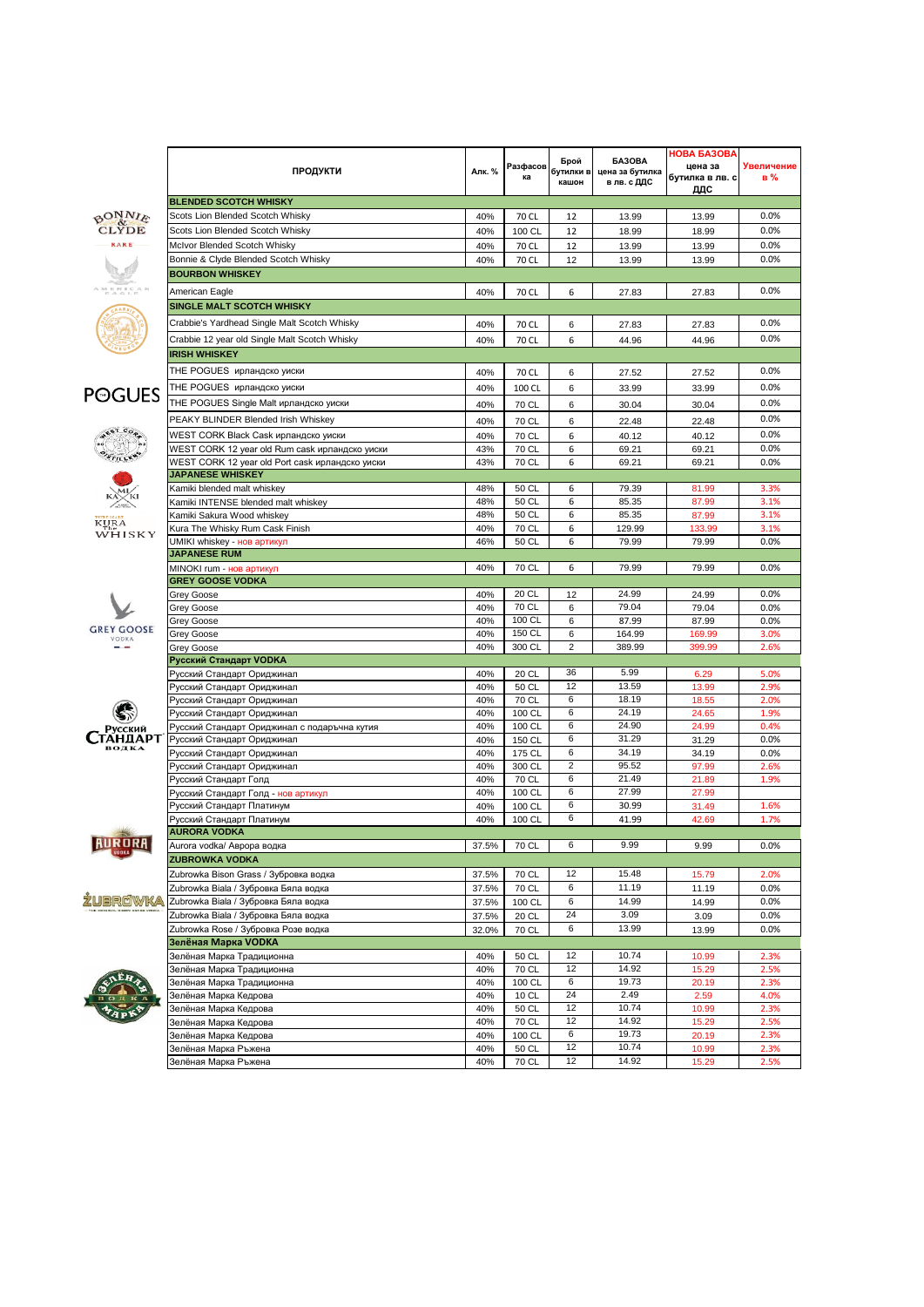| OMBA,  |
|--------|
|        |
| SAPPHY |
|        |

















| BÉNÉDICTINE<br>D.O.M |  |
|----------------------|--|
|                      |  |

| <b>ПРОДУКТИ</b>                                                 | Алк. %         | Разфасов<br>ка | Брой<br>бутилки в<br>кашон | <b>GA3OBA</b><br>цена за бутилка<br>в лв. с ДДС | <b>HOBA GA3OBA</b><br>цена за<br>бутилка в лв. с<br>ддс | <b>Увеличение</b><br>в% |
|-----------------------------------------------------------------|----------------|----------------|----------------------------|-------------------------------------------------|---------------------------------------------------------|-------------------------|
| <b>BOMBAY SAPPHIRE GIN</b>                                      |                |                |                            |                                                 |                                                         |                         |
| <b>Bombay Sapphire</b>                                          | 47%            | 100 CL         | 12                         | 43.99                                           | 44.99                                                   | 2.3%                    |
| <b>Bombay Sapphire</b>                                          | 40%            | 70 CL          | 6                          | 32.99                                           | 33.99                                                   | 3.0%                    |
| <b>Bombay Sapphire</b>                                          | 40%            | 5 CL           | 48                         | 3.19                                            | 3.29                                                    | 3.1%                    |
| Star of Bombay                                                  | 47.5%          | 70 CL          | 6                          | 62.39                                           | 64.99                                                   | 4.2%                    |
| <b>OXLEY GIN</b>                                                |                |                |                            |                                                 |                                                         |                         |
| <b>OXLEY GIN</b>                                                | 47.0%          | 70 CL          | 6                          | 56.99                                           | 58.99                                                   | 3.5%                    |
| <b>WHITLEY NEILL GIN</b>                                        |                |                |                            |                                                 |                                                         |                         |
| Whitley Neill Gin Rhubarb & Ginger / Ревен и джинджифил         | 43%            | 70 CL          | 6                          | 35.69                                           | 35.69                                                   | 0.0%                    |
| Whitley Neill Raspberry Gin / Малина                            | 43%            | 70 CL          | 6                          | 35.69                                           | 35.69                                                   | 0.0%                    |
| Whitley Neill Lemongrass & Ginger / Лимонена трева и джинджифил | 43%            | 70 CL          | 6                          | 35.69                                           | 35.69                                                   | 0.0%                    |
| Whitley Neill Classic Gin / Класически                          | 43%            | 70 CL          | 6                          | 35.69                                           | 35.69                                                   | 0.0%                    |
| Whitley Neill Blood Orange Gin / Червен Портокал                | 43%            | 70 CL          | 6                          | 35.69                                           | 35.69                                                   | 0.0%                    |
| Whitley Neill Quince Gin / Дюля                                 | 43%            | 70 CL          | 6                          | 35.69                                           | 35.69                                                   | 0.0%                    |
| Whitley Neill Pink Grapefruit Gin / Розов грейпфрут             | 43%            | 70 CL          | 6                          | 35.69                                           | 35.69                                                   | 0.0%                    |
| Whitley Neill Parma Violet Gin / Виолетка                       | 43%            | 70 CL          | 6                          | 35.69                                           | 35.69                                                   | 0.0%                    |
| Whitley Neill Aloe and Cucumber Gin / Алое и краставица         | 43%            | 70 CL          | 6                          | 35.69                                           | 35.69                                                   | 0.0%                    |
| Whitley Neill Gooseberry                                        | 43%            | 70 CL          | 6                          | 35.69                                           | 35.69                                                   | 0.0%                    |
| Whitley Neill Blackberry Gin / Къпина                           | 43%            | 70 CL          | 6                          | 35.69                                           | 35.69                                                   | 0.0%                    |
| Whitley Neill Connoisseurs Cut London Dry Gin                   | 47%            | 70 CL          | 6                          | 37.99                                           | 37.99                                                   | 0.0%                    |
| Whitley Neill Watermelon & Kiwi Gin / Диня и киви               | 43%            | 70 CL          | 6                          | 35.69                                           | 35.69                                                   | 0.0%                    |
| Whitley Neill Gin Rhubarb & Ginger / Ревен и джинджифил         | 43%            | 5 CL           | 12                         | 3.95                                            | 3.95                                                    | 0.0%                    |
| Whitley Neill Raspberry Gin / Малина                            | 43%            | 5 CL           | 12                         | 3.95                                            | 3.95                                                    | 0.0%                    |
| Whitley Neill Classic Gin / Класически                          | 43%            | 5 CL           | 12                         | 3.95                                            | 3.95                                                    | 0.0%                    |
| Whitley Neill Blood Orange Gin / Червен Портокал                | 43%            | 5 CL           | 12                         | 3.95                                            | 3.95                                                    | 0.0%                    |
| Whitley Neill Quince Gin / Дюля                                 | 43%            | 5 CL           | 12                         | 3.95                                            | 3.95                                                    | 0.0%                    |
| Whitley Neill Pink Grapefruit Gin / Розов грейпфрут             | 43%            | 5 CL           | 12                         | 3.95                                            | 3.95                                                    | 0.0%                    |
| Whitley Neill Parma Violet Gin / Виолетка                       | 43%            | 5 CL           | 12                         | 3.95                                            | 3.95                                                    | 0.0%                    |
| Whitley Neill Aloe and Cucumber Gin / Алое и краставица         | 43%            | 5 CL           | 12                         | 3.95                                            | 3.95                                                    | 0.0%                    |
| Whitley Neill Gooseberry                                        | 43%            | 5 CL           | 12                         | 3.95                                            | 3.95                                                    | 0.0%                    |
| Whitley Neill Blackberry Gin / Къпина                           | 43%            | 5 CL           | 12                         | 3.95                                            | 3.95                                                    | 0.0%                    |
| PEAKY BLINDER SPICED DRY GIN                                    |                |                |                            |                                                 |                                                         |                         |
| Peaky Blinder Spiced Dry Gin                                    | 40.0%          | 70 CL          | 6                          | 19.25                                           | 19.25                                                   | 0.0%                    |
| <b>BELGRAVIA GIN</b>                                            |                |                |                            |                                                 |                                                         |                         |
| Belgravia Gin                                                   | 37.5%          | 70 CL          | 6                          | 11.18                                           | 11.18                                                   | 0.0%                    |
| <b>PATRON TEQUILA</b>                                           |                |                |                            |                                                 |                                                         |                         |
| Patron XO Café                                                  | 35%            | 70 CL          | 6                          | 44.39                                           | 45.99                                                   | 3.6%                    |
| Patron Silver                                                   | 40%            | 70 CL          | 6                          | 75.95                                           | 79.99                                                   | 5.3%                    |
| Patron Reposado                                                 | 40%            | 70 CL          | 6                          | 79.95                                           | 83.99                                                   | 5.1%                    |
| Patron Anejo                                                    | 40%            | 70 CL          | 6                          | 95.55                                           | 99.99                                                   | 4.6%                    |
| <b>Gran Patron Platinum</b>                                     | 40%            | 70 CL          | 6                          | 339.55                                          | 356.99                                                  | 5.1%                    |
| <b>CAMINO TEQUILA</b>                                           |                |                |                            |                                                 |                                                         |                         |
| Camino Blanco                                                   | 35.0%          | 70 CL          | 6                          | 24.19                                           | 26.79                                                   | 10.7%                   |
| Camino Gold                                                     | 40.0%          | 70 CL          | 6                          | 26.79                                           | 26.79                                                   | 0.0%                    |
| <b>SANS RIVAL OUZO</b>                                          |                |                |                            |                                                 |                                                         |                         |
| Sans Rival                                                      | 40.0%          | 20 CL          | 24                         | 5.10                                            | 5.29                                                    | 3.7%                    |
| Sans Rival                                                      | 40.0%          | 70 CL          | 6                          | 14.89                                           | 15.19                                                   | 2.0%                    |
| Sans Rival                                                      |                |                |                            | 20.09                                           |                                                         | 2.5%                    |
| Sans Rival                                                      | 40.0%<br>40.0% | 100 CL         | 12<br>6                    |                                                 | 20.59                                                   | 2.8%                    |
| <b>SAINT GERMAIN LIQUEUR</b>                                    |                | 200 CL         |                            | 35.99                                           | 36.99                                                   |                         |
| Saint Germain ликьор                                            |                |                |                            | 67.99                                           |                                                         | 5.9%                    |
| <b>BENEDICTINE LIQUEUR</b>                                      | 20.0%          | 70 CL          | 6                          |                                                 | 71.99                                                   |                         |
| Benedictine                                                     |                |                |                            | 39.99                                           |                                                         | 7.5%                    |
| TIA MARIA COFFEE LIQUEUR                                        | 40.0%          | 70 CL          | 6                          |                                                 | 42.99                                                   |                         |
| Tia Maria                                                       |                |                |                            |                                                 |                                                         | 5.6%                    |
|                                                                 | 20%            | 70 CL          | 12                         | 28.39                                           | 29.99                                                   | 5.3%                    |
| Tia Maria                                                       | 20%            | 100 CL         | 12                         | 37.99                                           | 39.99                                                   |                         |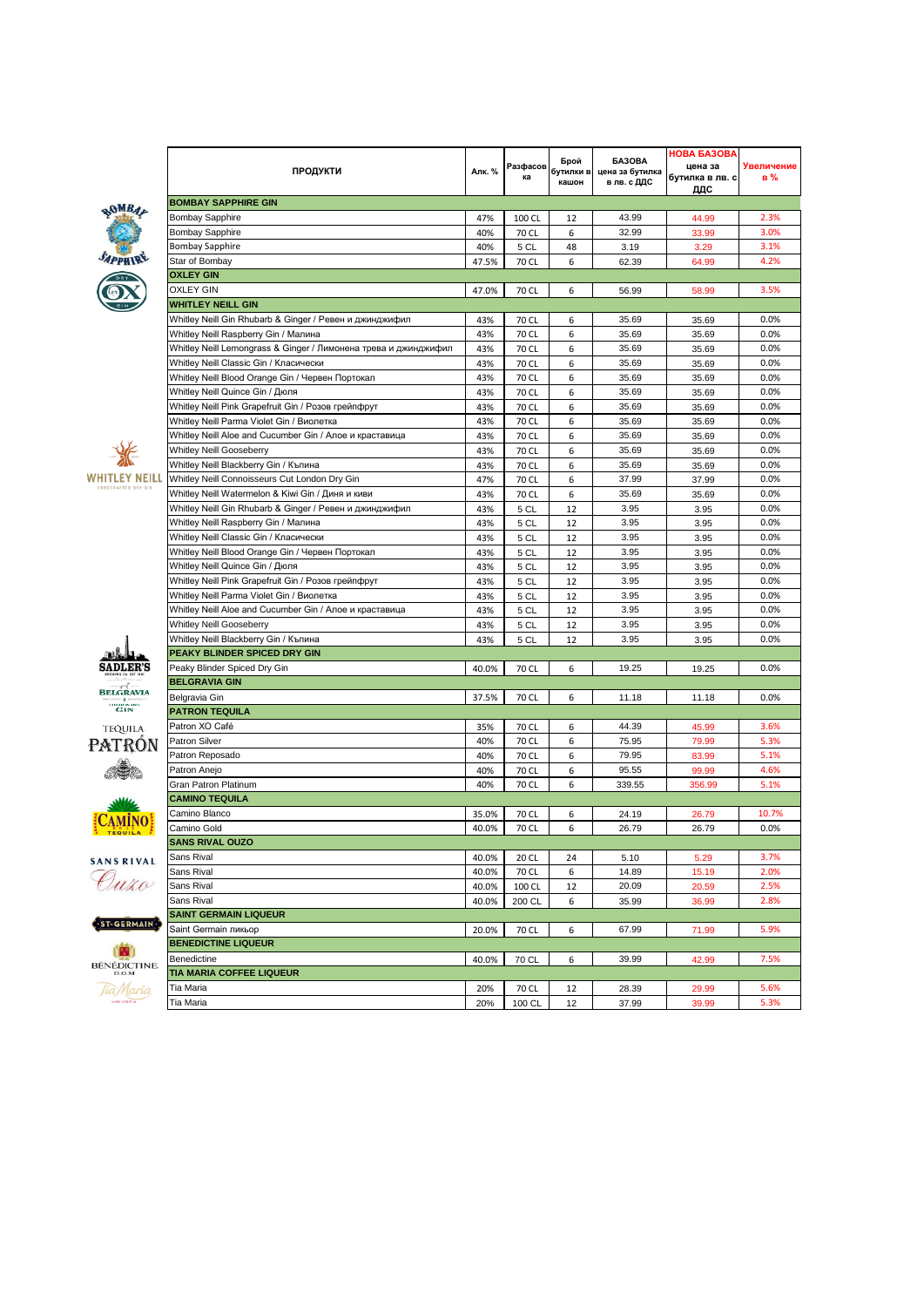|                            | <b>ПРОДУКТИ</b>                                                                                            | Алк. %         | Разфасов<br>ка             | Брой<br>бутилки в<br>кашон | <b>GA3OBA</b><br>цена за бутилка<br>в лв. с ДДС | НОВА БАЗОВА<br>цена за<br>бутилка в лв. с<br>ддс | Увеличение<br>в% |
|----------------------------|------------------------------------------------------------------------------------------------------------|----------------|----------------------------|----------------------------|-------------------------------------------------|--------------------------------------------------|------------------|
|                            | <b>ILLVA SARONNO</b>                                                                                       |                |                            |                            |                                                 |                                                  |                  |
| <b>i</b> DISARONNO         | Disaronno                                                                                                  | 28.0%          | 70 CL                      | 12                         | 28.29                                           | 29.09                                            | 2.8%             |
|                            | Disaronno Velvet - нов артикул                                                                             | 17.0%          | 70 CL                      | 6                          | 33.99                                           | 33.99                                            | 0.0%             |
|                            | FERNET-BRANCA & BRANCAMENTA<br>Fernet-Branca                                                               | 35.0%          | 70CL                       | 6                          | 25.49                                           | 26.49                                            | 3.9%             |
|                            | BrancaMenta                                                                                                | 28.0%          | <b>70CL</b>                | 6                          | 25.49                                           | 26.49                                            | 3.9%             |
| RA.,                       | Fernet-Branca                                                                                              | 35.0%          | 100CL                      | 6                          | 34.89                                           | 35.99                                            | 3.2%             |
|                            | <b>BrancaMenta</b>                                                                                         | 28.0%          | 100CL                      | 6                          | 33.19                                           | 34.19                                            | 3.0%             |
|                            | <b>CARPANO VERMOUTH</b><br>Carpano Antica Formula вермут                                                   | 16.5%          | 100CL                      | 6                          | 52.50                                           | 53.99                                            | 2.8%             |
|                            | Punt E Mes вермут                                                                                          | 16.0%          | <b>75CL</b>                | 6                          | 24.00                                           | 24.99                                            | 4.1%             |
| <b>CARPANO</b>             | Carpano Bianco вермут                                                                                      | 14.9%          | 100CL                      | 6                          | 22.19                                           | 21.99                                            | $-0.9%$          |
|                            | Carpano Dry вермут                                                                                         | 18.0%          | 100CL                      | 6                          | 24.30                                           | 21.99                                            | $-9.5%$          |
|                            | Carpano Classico вермут                                                                                    | 16.0%          | 100CL                      | 6                          | 23.99                                           | 21.99                                            | $-8.3%$          |
|                            | Carpano Botanic Bitter<br><b>MOLINARI</b>                                                                  | 25.0%          | 100CL                      | 6                          | 27.30                                           | 29.49                                            | 8.0%             |
| ambuca<br>extra            | Sambuca Extra Molinari                                                                                     | 40.0%          | 70 CL                      | 6                          | 23.76                                           | 24.49                                            | 3.1%             |
|                            | Molinari Caffé                                                                                             | 36.0%          | 70 CL                      | 6                          | 23.58                                           | 24.49                                            | 3.9%             |
| <i>Emoncello</i><br>"Capri | Limoncello Di Capri                                                                                        | 30.0%          | 70 CL                      | 6                          | 23.95                                           | 24.49                                            | 2.3%             |
|                            | <b>WENNEKER LIQUEURS</b>                                                                                   |                |                            |                            |                                                 |                                                  |                  |
|                            | Wenneker Triple Sec/Трипъл Сек                                                                             | 40.0%          | 70CL                       | 6                          | 17.99                                           | 19.79                                            | 10.0%            |
|                            | Wenneker Blue Curacao/Синьо Кюрасо<br>Wenneker Crème de cacao White/Крем какао бял                         | 20.0%<br>20.0% | 70CL<br><b>70CL</b>        | 6<br>6                     | 17.99<br>17.99                                  | 18.19<br>18.19                                   | 1.1%<br>1.1%     |
|                            | Wenneker Melon/Пъпеш                                                                                       | 20.0%          | 70CL                       | 6                          | 17.99                                           | 18.19                                            | 1.1%             |
|                            | Wenneker Watermelon/Диня                                                                                   | 20.0%          | <b>70CL</b>                | 6                          | 17.99                                           | 18.19                                            | 1.1%             |
|                            | Wenneker Caribbean Coconut/Кокосов орех                                                                    | 20.0%          | <b>70CL</b>                | 6                          | 17.99                                           | 18.19                                            | 1.1%             |
|                            | Wenneker Strawberry/Ягода                                                                                  | 15.0%          | <b>70CL</b>                | 6                          | 17.99                                           | 18.19                                            | 1.1%             |
|                            | Wenneker Crème de Menthe Green/ Крем мента зелен<br>Wenneker Peach/Праскова                                | 20.0%<br>20.0% | <b>70CL</b><br><b>70CL</b> | 6<br>6                     | 17.99<br>17.99                                  | 18.19<br>18.19                                   | 1.1%<br>1.1%     |
|                            | Wenneker Vanilla/Ванилия                                                                                   | 15.0%          | <b>70CL</b>                | 6                          | 17.99                                           | 18.19                                            | 1.1%             |
| ENNEL                      | Wenneker Crème de Cacao/Крем какао                                                                         | 20.0%          | <b>70CL</b>                | 6                          | 17.99                                           | 18.19                                            | 1.1%             |
|                            | Wenneker Crème de Bananes/Крем банан                                                                       | 20.0%          | 70CL                       | 6                          | 17.99                                           | 18.19                                            | 1.1%             |
|                            | Wenneker Elderflower / Бъз                                                                                 | 20.0%          | <b>70CL</b>                | 6                          | 17.99                                           | 18.19                                            | 1.1%             |
|                            | Wenneker Cherry Brandy/Бренди череша<br>Wenneker Cassis/Касис                                              | 20.0%          | 70CL<br><b>70CL</b>        | 6<br>6                     | 17.99<br>17.99                                  | 18.19                                            | 1.1%<br>1.1%     |
|                            | Wenneker Amaretto/Амарето                                                                                  | 15.0%<br>20.0% | 70CL                       | 6                          | 17.99                                           | 18.19<br>18.19                                   | 1.1%             |
|                            | <b>WENNEKER SYRUP</b>                                                                                      |                |                            |                            |                                                 |                                                  |                  |
|                            | Wenneker Grenadine/Гренадин                                                                                |                | 100 CL                     | 6                          | 11.99                                           | 13.49                                            | 12.5%            |
|                            | <b>WENNEKER SCHNAPPS</b>                                                                                   |                |                            |                            |                                                 |                                                  |                  |
|                            | Wenneker Schnapps Peach/Шнапс праскова                                                                     | 20.0%          | 70 CL                      | 6                          | 16.49                                           | 16.99                                            | 3.0%             |
| DEFUIS 1812 SINCE          | <b>LAURENT PERRIER CHAMPAGNE</b>                                                                           |                |                            |                            |                                                 |                                                  |                  |
|                            | <b>Grand Siecle</b>                                                                                        | 12.0%<br>12.0% | 75 CL<br>75 CL             | 6<br>6                     | 248.00<br>89.99                                 | 248.00<br>89.99                                  | 0.0%<br>0.0%     |
| Laurent-Perrier            | Brut - нова цена<br>Brut пакет с две чаши - нова цена                                                      | 12.0%          | 75 CL                      | 6                          | 95.99                                           | 95.99                                            | 0.0%             |
| <b>CHAMPAGNE</b>           | Rose Brut box                                                                                              | 12.0%          | 75 CL                      | 6                          | 146.99                                          | 146.99                                           | 0.0%             |
|                            | Rose Brut                                                                                                  | 12.0%          | 75 CL                      | 6                          | 144.99                                          | 144.99                                           | 0.0%             |
|                            | <b>SPARKLETINI</b>                                                                                         |                |                            |                            |                                                 |                                                  |                  |
| BOSCA                      | Sparkletini Raspberry / Малина                                                                             | 5.0%           | <b>75CL</b>                | 6                          | 10.90                                           | 11.19                                            | 2.7%             |
|                            | Sparkletini Strawberry / Ягода<br><b>BACARDI BREEZER</b>                                                   | 5.0%           | <b>75CL</b>                | 6                          | 10.90                                           | 11.19                                            | 2.7%             |
|                            |                                                                                                            |                |                            |                            |                                                 |                                                  |                  |
|                            | Orange / Портокал                                                                                          | 4%             | 27,5 CL                    | 24                         | 3.32                                            | 3.39                                             | 2.1%             |
| <b>BREEZER</b>             | Pineapple / Ананас<br>Lime / Лайм                                                                          | 4%             | 27,5 CL                    | 24                         | 3.32                                            | 3.39                                             | 2.1%             |
|                            |                                                                                                            | 4%             | 27,5 CL                    | 24                         | 3.32                                            | 3.39                                             | 2.1%             |
|                            | Red Grapefruit / Грейпфрут                                                                                 | 4%             | 27,5 CL                    | 24                         | 3.32                                            | 3.39                                             | 2.1%             |
|                            | Watermelon / Диня                                                                                          | 4%             | 27,5 CL                    | 24                         | 3.32                                            | 3.39                                             | 2.1%             |
|                            | EVIAN Минерална вода                                                                                       |                |                            |                            |                                                 |                                                  |                  |
|                            | EVIAN Минерална вода - бутилка PET                                                                         |                | 33 CL                      | 24<br>24                   | 1.49                                            | 1.53                                             | 2.7%             |
| 444                        | EVIAN Минерална вода - бутилка PET<br>EVIAN Минерална вода - бутилка PET спортна капачка                   |                | 50 CL<br>75 CL             | 12                         | 1.65<br>2.69                                    | 1.69<br>2.75                                     | 2.4%<br>2.2%     |
|                            | EVIAN Минерална вода - бутилка PET                                                                         |                | 100 CL                     | 6                          | 2.35                                            | 2.41                                             | 2.6%             |
| evian                      | EVIAN Минерална вода - бутилка PET                                                                         |                | 150 CL                     | 6                          | 3.39                                            | 3.49                                             | 2.9%             |
| Live young <sup>-</sup>    | EVIAN Минерална вода - бутилка стъкло                                                                      |                | 33 CL                      | 20                         | 2.57                                            | 2.67                                             | 3.9%             |
|                            | EVIAN Минерална вода - бутилка стъкло                                                                      |                | 75 CL                      | 12                         | 4.05                                            | 4.19                                             | 3.5%             |
|                            | EVIAN Естествено газирана вода стъкло - нов артикул<br>EVIAN Естествено газирана вода стъкло - нов артикул |                | 33 CL<br>75 CL             | 20<br>12                   |                                                 | 2.49<br>3.89                                     |                  |
|                            | FERRARELLE Естествено газирана минерална вода                                                              |                |                            |                            |                                                 |                                                  |                  |
| Ferrarelle                 | FERRARELLE Естествено газирана минерална вода -бутилка стъкло                                              |                | 33 CL                      | 20                         | 2.80                                            | 2.80                                             | 0.0%             |